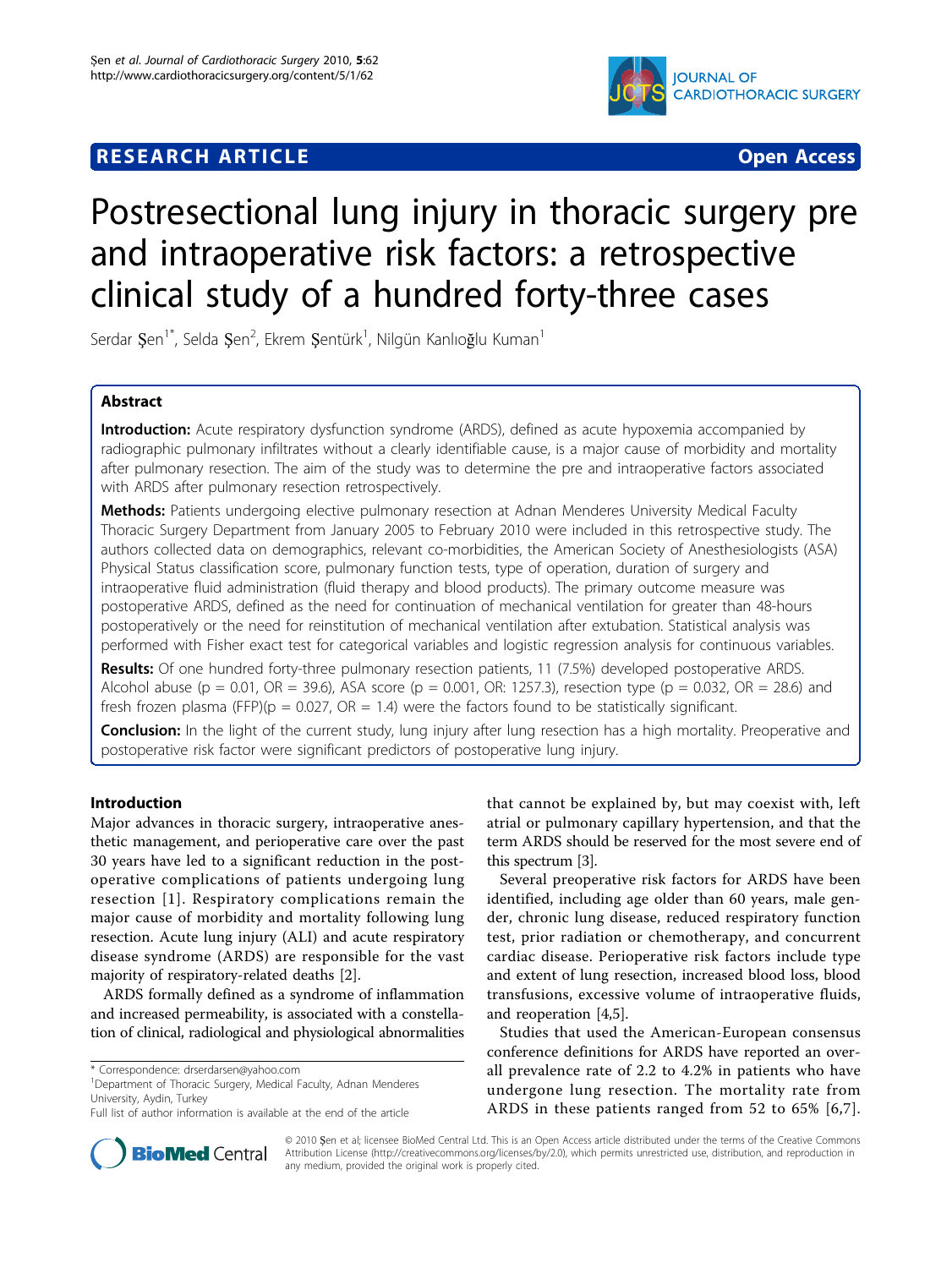Historically, the type of resection influences the mortality associated with ARDS; lower mortality rates are observed in patients undergoing lobar or sublobar resections, and higher rates are seen following pneumonectomy [[8,9\]](#page-4-0).

The purpose of our study was to describe the frequency associated with ARDS after lung resection in patients who required invasive mechanical ventilation (MV) in intensive care unit retrospectively. Additionally, we analyzed preoperative and perioperative factors that we hypothesized to be associated with ARDS.

## Materials and methods

All patients with ARDS developing after lung resection that required mechanical ventilation (MV) and admission to the intensive care unit (ICU) from January 2005 to February 2010, at Adnan Menderes University Medical Faculty Thoracic Surgery Department in Turkey were investigated in this retrospective study. ALI and ARDS were defined as per the American-European consensus conference [[3\]](#page-4-0).

All patients were evaluated by the same thoracic surgical team, and all preoperative studies were standardized. In addition to a history and physical examination, preoperative evaluation included chest radiography, pulmonary function testing, electrocardiography (ECG) and computerize tomography(CT) scans of the chest and upper abdomen. Quantitative ventilation/perfusion scanning, echocardiography, and positron emission tomography (PET) or brain imaging were performed to evaluate or extent of disease when appropriate.

Preoperative antimicrobial prophylaxis with cefazolin was administered routinely. After induction of anesthesia, a left or right double-tube lumen was introduced into the trachea, and their correct placements were confirmed by bronchoscopy before and after the patients were placed in the lateral position. During one lung ventilation (OLV), the lumen of the nonventilated side was left open to the air. All patients undergoing two lung ventilation (TLV) were ventilated with volume control ventilation with tidal volume (Vt) of 6 to 8 mL/kg, a respiratory rate to maintain  $PaCO<sub>2</sub>$  between 35 and 40 mmHg, an inspiration-to-expiration ratio of 1:2. The plateau pressures values in all patients were below the range currently recommended as "a protective lung ventilation strategy" (below 30  $\text{cmH}_2\text{O}$ ).

The demographic data for all patients who underwent lung resections included age, gender, diabetes mellitus, chronic alcoholism, smoking history, cardiovascular comorbidities (hypertension, coronary artery disease, heart failure, arrhythmia, or stroke), preoperative pulmonary function test results, American Society of Anesthesiologists (ASA) score and the indication for lung resection (benign or malign pathology). The

classification of physical status by American Society of Anesthesiology (ASA) is a simple scoring system that correlates with surgical risk, ranging from ASA-I (no comorbidity, lowest risk) to ASA-V (unlikely to survive with or without surgery, highest risk). [ASA-I: Normally healthy patient, ASA-II: Patient with mild systemic disease, ASA-III: Patient with severe systemic disease that is not incapacitating, ASA-IV: Patient with an incapacitating systemic disease that is a constant threat to life, ASA-V: Moribund patient who is not expected to survive for 24 hours with or without operation] [[10\]](#page-4-0). Patients were extubated at the end of the operation or shortly after arrival in the post anesthesia care unit, and were transferred to the surgical ward on the first postoperative day. Postoperative pain control was achieved with continuous IV or epidural patient-controlled analgesia. All lung resections (pneumonectomy, lobectomy, and sublobar resections) were performed through a standard posterolateral thoracotomy.

Type of pulmonary resection, duration of surgery and intraoperative fluid administration and blood products (erythrocyte suspension, fresh frozen plasma (FFP)) were also recorded.

If respiratory failure (ARDS) occurred at postoperative period, the patients were transferred to the ICU, where arterial blood gas analysis, ECG, and chest radiography were performed on admission and daily thereafter. Patients were ventilated with low-tidal-volume ventilation (6 to 8 mL per measured body weight), and positive end expiratory pressure levels ranged from 5 to 10 cm  $H<sub>2</sub>O$  (median, 7.5 cm  $H<sub>2</sub>O$ ) (as a protective lung ventilation strategy).

## Statistical Analysis

Data are presented as median (range), absolute numbers, or percentages. Each of the preoperative and perioperative variables was examined using Fisher exact test for categorical variables and logistic regression for continuous variables. All statistical analyses were performed using statistical software (SPSS 11.0 Chicago, IL).

### Results

Over the course of five years (January 2005 to February 2010), 143 patients underwent lung resections at our institution [pneumonectomies,  $n = 10$  (6.8%); lobectomies,  $n = 76$  (51.7%); and sublobar wedge or segmentectomy resections,  $n = 57$  (38.8%)]. Seventy-nine patients (53.7%) had malign pathology. Of the 143 patients, the median age was 56.77 years (range, 18-80 years). Demographic data and co-morbidities of all patients who underwent lung resection were shown in Table [1.](#page-2-0)

Of the 143 patients, 4 patients (2.7%) were died during hospitalization period. Eleven patients (7.5%) acquired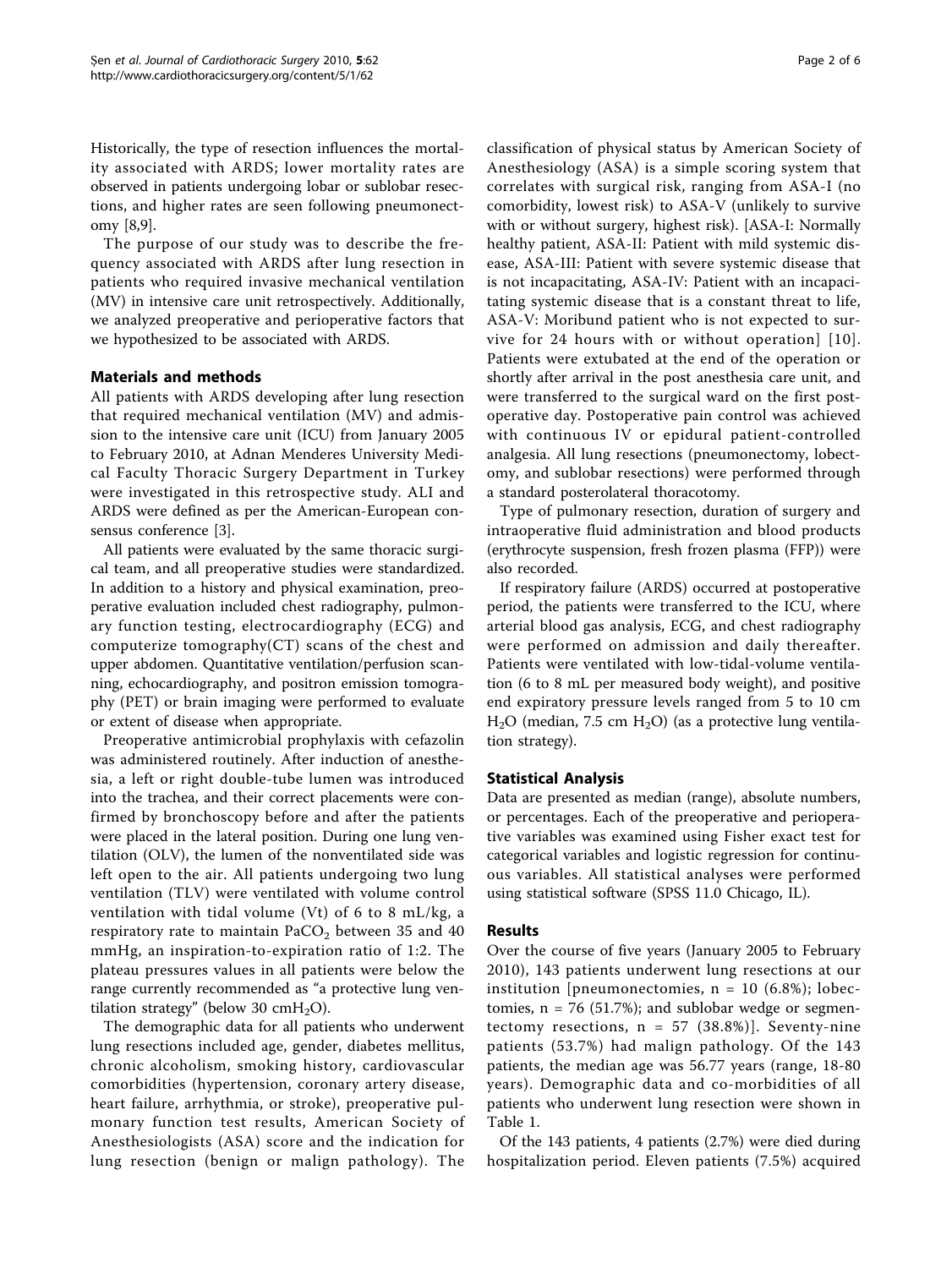<span id="page-2-0"></span>Table 1 Demographic data and pulmonary function test of all patients who underwent lung resection  $(n = 143)$ 

| Variables                             | Patients no and frequency (%) |
|---------------------------------------|-------------------------------|
| Age (older than 65 years)             | 44 (29.9%)                    |
| <b>Gender Male</b>                    | 89 (62.23%)                   |
| Female                                | 54 (37.77%)                   |
| <b>Smoking history</b>                | 56 (39.16%)                   |
| Alcohol abuse                         | 38 (25.9%)                    |
| Cardiovascular co-morbidities         | 47 (31.9%)                    |
| Diabetes mellitus                     | 16 (10.9%)                    |
| Chronic obstructive lung disease      | 79 (53.7%)                    |
| Indication for lung resection         |                               |
| Malign Pathology                      | 79 (53.7%)                    |
| Benign Pathology                      | 64 (46.3%)                    |
| Anesthesia risk score                 |                               |
| ASA-I                                 | 44 (29.9%)                    |
| ASA-II                                | 91 (61.9%)                    |
| <b>ASA-III</b>                        | $8(5.4\%)$                    |
| FEV1 less than 2 L                    | 59 (40.1%)                    |
| Previous thoracic surgery<br>22 (15%) |                               |

ARDS requiring invasive MV and mortality ratio was 18.8% (2 patients) for these patients. The demographic data and comorbidities in the patients who acquired ARDS were summarized in Table 2.

Of the 11 ARDS patients, the median age was 62.09 years (range, 53-77 years). Six patients underwent pneumonectomy (right side, 5 patients; left side, 1 patient); 4 patients underwent lobectomy or bilobectomy; and 1

Table 2 Demographic data of lung resections with acute lung injury

| <b>Variables</b>                    | Patients no ( $n = 11$ ) and frequency<br>(%) |
|-------------------------------------|-----------------------------------------------|
| Age (older than 65 years)           | 3(27.3%)                                      |
| <b>Gender Male</b>                  | 7 (63.63%)                                    |
| Female                              | 4 (36.36%)                                    |
| Smoking history                     | 5 (45%)                                       |
| Alcohol abuse                       | 9(81.8%)                                      |
| Cardiovascular co-morbidities       | 6(54.6%)                                      |
| Diabetes mellitus                   | 3 (27.3%)                                     |
| Chronic obstructive lung<br>disease | 8 (72.7%)                                     |
| Indication for lung resection       |                                               |
| Malign Pathology                    | 8 (72.7%)                                     |
| Benign Pathology                    | 3 (27.3%)                                     |
| Anesthesia risk score               |                                               |
| ASA-I                               | $1(9.1\%)$                                    |
| ASA-II                              | 3(27.3%)                                      |
| <b>ASA-III</b>                      | 7 (63.6%)                                     |
| FEV1 less than 2 L                  | 6(54.5%)                                      |
| Previous thoracic surgery           | 3 (27.3%)                                     |

patient underwent sublobar resections. The mortality rate with ALI was highest after pneumonectomy (33.3%), followed by lobectomy (25%) and sublobar resections (0%).

Postoperative complications such as prolonged air leak, pneumothorax, empyema and wound infection were not significant (summarized in Table [3](#page-3-0)).

Alcohol abuse  $[p = 0.01]$ , ASA score  $[p = 0.001]$ , FFP  $[p = 0.027]$  and pulmonary resection type  $[p = 0.032]$ were the factors found to be statistically significant for ARDS (Statistically values were summarized in Table [4\)](#page-3-0).

## **Discussion**

In the present study, postoperative ARDS due to lung resection performed in thoracic surgery patients was evaluated retrospectively. We observed that the predictive factors for ARDS were preoperative risk factors (such as alcohol abuse, higher ASA score classification), pulmonary resection type and the transfusion of fresh frozen plasma during intraoperative period.

The guidelines set out by the American-European Consensus Conference on ARDS have been widely adopted to describe post-thoracotomy ALI, previously coined postpneumonectomy pulmonary edema, low pressure edema or permeability pulmonary edema. Although the diagnosis of ALI/ARDS relies on specific criteria acute onset of hypoxemia, arterial oxygen pressure  $(PaO<sub>2</sub>)/$  fraction of inspired oxygen  $(FIO<sub>2</sub>)$  less than 300 for ALI and less than 200 for ARDS, diffuse radiological infiltrates and no evidence of elevated hydrostatic capillary pressure, a wide spectrum of lung injuries is encountered[[3](#page-4-0)]. Importantly, two clinical patterns of post-thoracotomy ARDS should be distinguished corresponding to different pathogenic triggers: ARDS developing within 48-72 h after lung resection (primary ARDS) and a delayed form triggered by postoperative complications such as trachea-bronchial aspiration or pneumonia [[8\]](#page-4-0). We examined primary ARDS in our study.

Our ARDS prevalence rate of 7.5% is higher than two studies of patients undergoing lung resection that acquired ARDS (as defined by the American-European consensus conference definitions) and required MV in literature [[6,7\]](#page-4-0). However, our mortality rate of 27.3% for ARDS patients was lower than the 50% mortality rate reported in those studies [[6,7](#page-4-0)]. We thought that, when we realized the symptoms of ARDS, we begun early MV therapy. It might be effective our mortality ratio.

ARDS was developed in six patients who underwent pneumonectomy; 4 patients who underwent lobectomy or bilobectomy; and 1 patient who underwent sublobar resections in our study. The mortality rate with ARDS was also highest after pneumonectomy (33.3%), followed by lobectomy (25%) and sublobar resections (0%).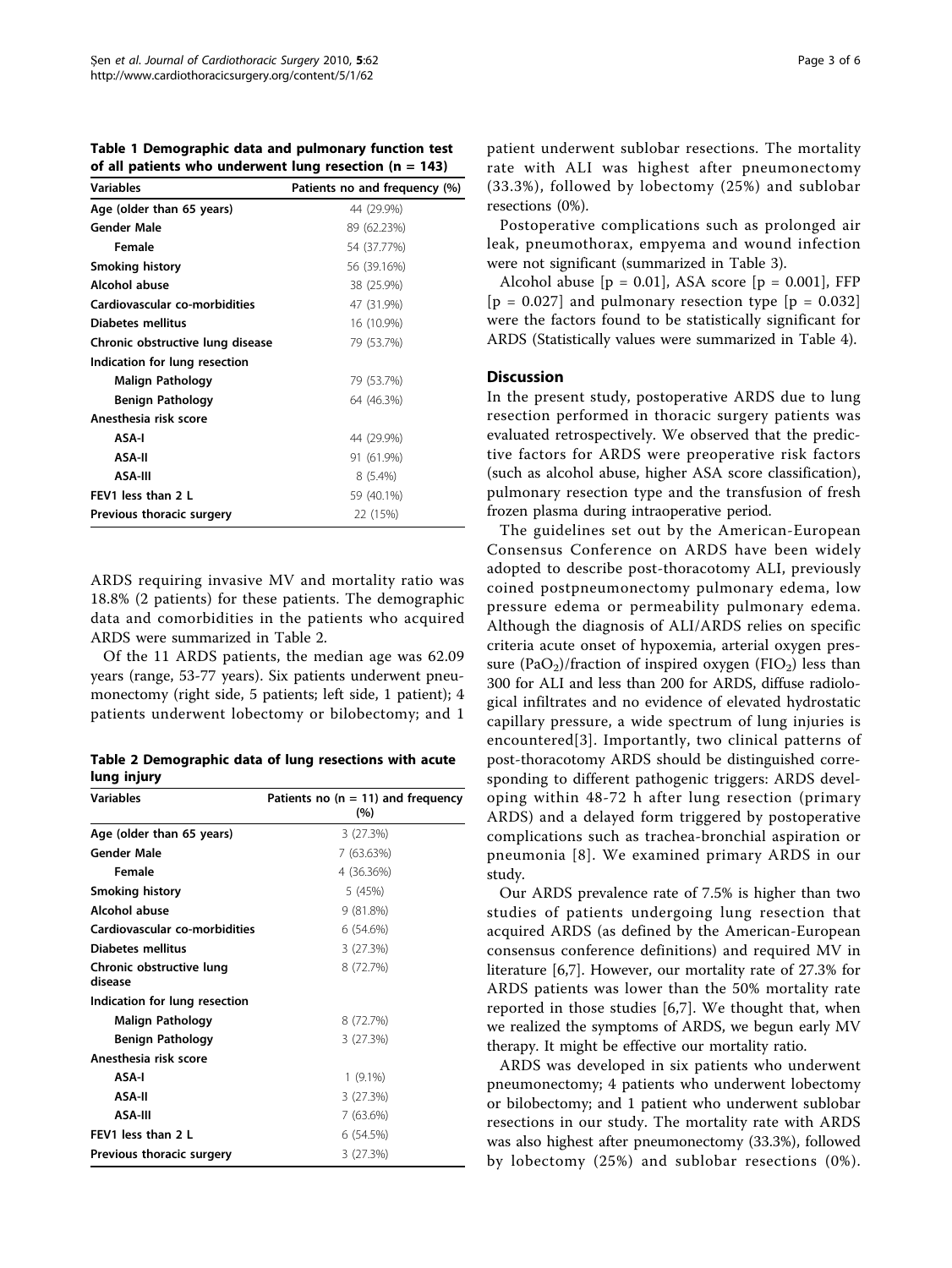Similar to our results, the mortality from ARDS in previous reports was highest in patients who underwent a pneumonectomy as compared to those who underwent lesser resections [[6-8,11](#page-4-0)-[16](#page-4-0)]. It has been hypothesized that the larger volume of resected lung and greater reduction in lymphatic drainage may account for the higher mortality of ARDS after pneumonectomy [[2\]](#page-4-0).

Licker and colleagues reviewed 879 patients who underwent pulmonary resection and showed in multivariate analysis that excessive fluid administration, high intraoperative ventilatory pressures, pneumonectomy, and preoperative alcohol abuse were independent risk factors for ARDS [\[8](#page-4-0)].

In our study, all patients were ventilated with lowtidal-volume ventilation (6 to 8 mL per measured body weight), and positive end expiratory pressure levels ranged from 5 to 18 cm  $H_2O$  (median, 7.5 cm  $H_2O$ ). Standard anesthesia induction and maintenance regimens, as well as intraoperative fluid restriction, were also used for all patients in our study. We ascribe our lower mortality rate in our study, in part, to our use of low-tidalvolume ventilation as a ventilatory management strategy in intraoperative and postoperative period. Licker and colleagues shows that both of high intraoperative ventilatory pressures and preoperative alcohol abuse were independent risk factors for ARDS [\[8](#page-4-0)]. In this respect, we detected that alcohol abuse was an independent risk factor for ARDS.

Table 4 Preoperative, intraoperative and postoperative risk factors for ARDS

| <b>Variables</b>                   | Odds<br>ratio | Confidental<br>interval | р<br>value |
|------------------------------------|---------------|-------------------------|------------|
| Alcohol abuse                      | 39.6          | 2.4-645.2               | 0.01       |
| <b>ASA</b> score                   | 1257.3        | 17.8-88604              | 0.001      |
| <b>FFP</b>                         | 28.6          | 1.4-562                 | 0.027      |
| <b>Pulmonary resection</b><br>type | 1.4           | $12-19$                 | 0.032      |

Alcohol abuse, ASA score (the American Society of Anesthesiologists Physical Status classification score), FFP and pulmonary resection type were the factors found to be statistically significant for ARDS.

Actually, the identification of the correlation between alcohol abuse and ARDS after lung resection is new. It is not easy to directly link the two. Alcohol has been implicated in many other perioperative complications [[8,17](#page-4-0),[18](#page-4-0)]. Furthermore, Boe and colleagues have identified alcohol abuse as an independent risk factor for the development of ARDS [[19](#page-4-0)]. They claimed that alcohol abuse impairs immune function, decreases pulmonary antioxidant capacity, decreases alveolar epithelial cell function, alters activation of the renin angiotensin system, and impairs GM-CSF signaling [\[19](#page-4-0)].

The occurrence of ARDS is more frequently reported after those requiring multiple transfusions of fresh frozen plasma in lung resection [[12](#page-4-0),[17\]](#page-4-0). The evidence of transfusion related ARDS (TRALI) is a clinical "experience" in which plasma known to contain strong antileukocytes, and particularly anti-monocyte antibodies, has caused severe lung damage in otherwise healthy individuals [[19](#page-4-0),[20](#page-4-0)]. More recent in vitro experiments show that monocytes, anti-monocyte antibodies, and lung endothelium in co-culture can cause production of large amounts of cytokines and endothelial damage [[21,22](#page-4-0)]. An alternative theory of TRALI pathogenesis suggests that abnormal lipids in cellular products cause neutrophil activation leading to lung damage [[23\]](#page-4-0). Gajic and colleagues found an association with transfusion of FFP, but not with numbers of red cell units, or their age or leukocytes content [[24\]](#page-4-0). Further studies confirmed an association between plasma transfusion and ARDS [\[25](#page-4-0)]. Moreover the results strongly suggested that female donor plasma was much more strongly associated with ARDS than male donor plasma, a finding that suggested a causal relationship rather than a simple association [[26](#page-4-0)]. Leukocyte antibodies are found chiefly in females with a history of childbirth [[25](#page-4-0)]. Similar to these reports, FFP transfusion has been found to be a predictor for the development of ARDS in our study.

Co-morbidity factors of the patients might have played a role in the development of the ARDS [[7\]](#page-4-0). The classification of physical status and co-morbidity by the American Society of Anesthesiology (ASA) is a simple scoring

<span id="page-3-0"></span>Table 3 Intraoperative transfusion requirement and postoperative complications (Patients no and frequency)

| <b>Variables</b>                                            | All patients [patients no or frequency (%)] | <b>Patient with ALI</b> |
|-------------------------------------------------------------|---------------------------------------------|-------------------------|
| Prolonged air leak                                          | $4(2.1\%)$                                  | $O(0\%)$                |
| Pneumothorax                                                | 12(6.2%)                                    | $O(0\%)$                |
| Empyema                                                     | $8(4.2\%)$                                  | 3(27.3%)                |
| <b>Wound infection</b>                                      | $4(2.1\%)$                                  | $O(0\%)$                |
| <b>Transfusion requirement</b><br>Fresh frozen plasma (FFP) | 67(45.6%)<br>31(21.1%)                      | 7(63.7%)<br>6(54.5%)    |
| Longer operation time (over 4 h)                            | 68(46.3%)                                   | 5(45.5%)                |
| <b>Mortality</b>                                            | $4(2.1\%)$                                  | 2(18.18%)               |
|                                                             |                                             |                         |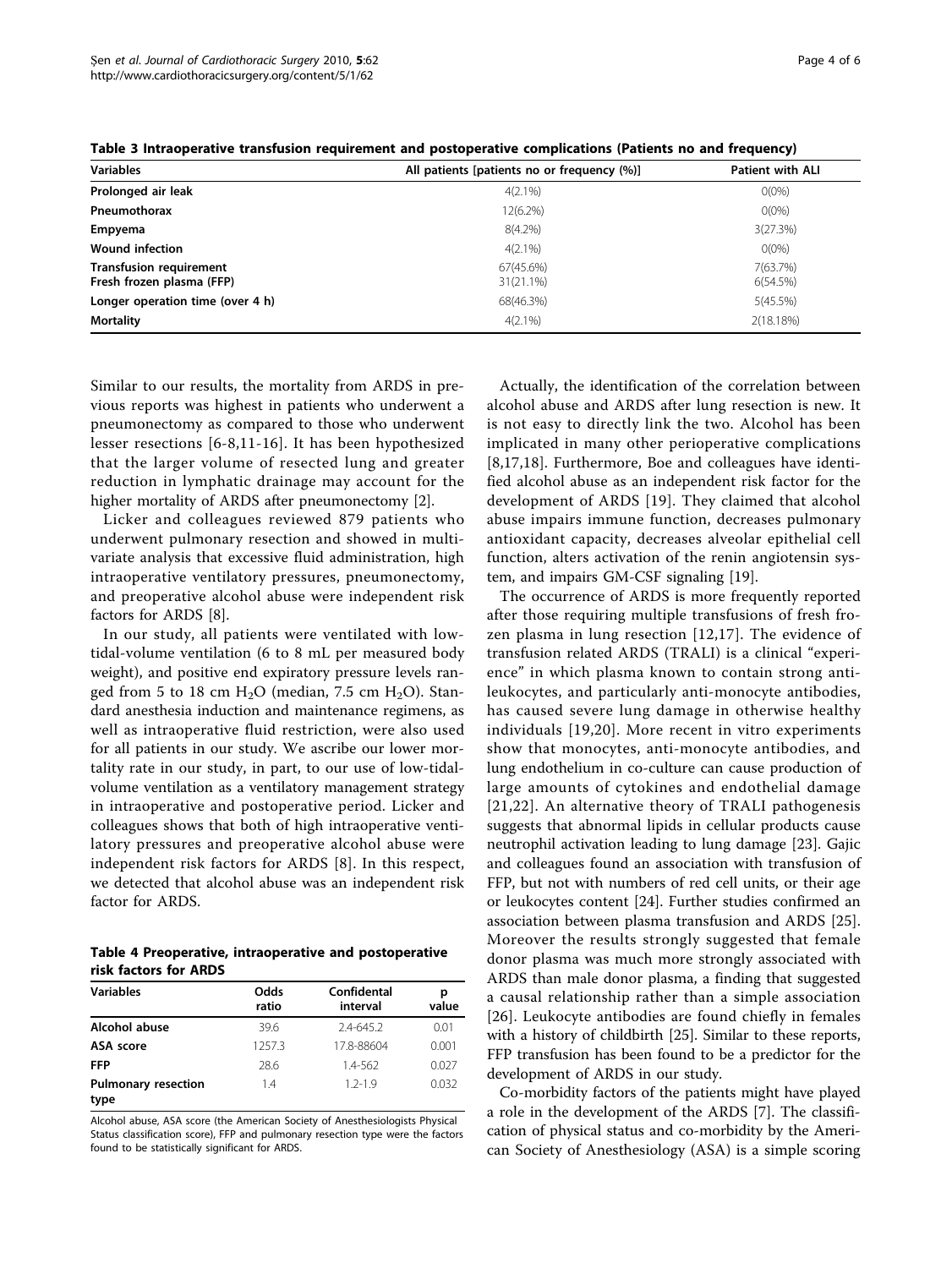<span id="page-4-0"></span>system that correlates with surgical risk, ranging from ASA-I (no co-morbidity, lowest risk) to ASA-V (unlikely to survive with or without surgery, highest risk) [10]. Co-morbidities included diabetes mellitus, decreased preoperative pulmonary function test results and cardiovascular co morbidities (hypertension, coronary artery disease, heart failure, arrhythmia, or stroke). The ASA classification is used as a surrogate for the patient's underlying severity of illness and has been recommended for use in risk stratification in thoracic surgery [8,[27\]](#page-5-0). We also suggest that ASA scores are independent risk factors for ARDS.

Although the patients in the general thoracic surgery are afflicted by multiple co morbid conditions, there are some confusing studies about the relationship of diabetes mellitus and ARDS in literature [[28,29](#page-5-0)]. We observed that diabetes mellitus was not found to be a predictor for the development of ARDS in our study. Actually, Honiden and colleagues determined that clinical and experimental data indicate that diabetes is protective against the development of ARDS [[29\]](#page-5-0). Independent of glycemic control, insulin has been shown to modulate inflammation [\[29\]](#page-5-0). More research is required to understand the role of diabetes, insulin, and hyperglycemia in critically ill patients with ALI.

We concluded that in patients who underwent lung resection, preoperative risk factors (such as alcohol abuse, higher ASA score classification), pulmonary resection type and the transfusion of FFP during intraoperative period were the predictors of development of ARDS.

#### Acknowledgements

SS performed to all pulmonary resection and participated in the sequence alignment and drafted the manuscript. SS is an anesthesiologist and she gave the anesthesia all cases, participated in the design of the study and performed the statistical analysis. ES and NK performed some pulmonary resection.

#### Author details

<sup>1</sup>Department of Thoracic Surgery, Medical Faculty, Adnan Menderes University, Aydin, Turkey. <sup>2</sup>Department of Anesthesiology and Reanimation, Medical Faculty, Adnan Menderes University, Aydin, Turkey.

#### Authors' contributions

All authors read and approved the final manuscript.

#### Competing interests

The authors declare that they have no competing interests.

#### Received: 30 May 2010 Accepted: 17 August 2010 Published: 17 August 2010

#### References

- 1. Jeon K, Yoon JW, Suh GY, Kim J, Kim K, Yang M, et al: [Risk factors for](http://www.ncbi.nlm.nih.gov/pubmed/19157340?dopt=Abstract) [postpneumonectomy ARDS/acute respiratory distress syndrome in](http://www.ncbi.nlm.nih.gov/pubmed/19157340?dopt=Abstract) [primary lung cancer patients.](http://www.ncbi.nlm.nih.gov/pubmed/19157340?dopt=Abstract) Anaesth Intensive Care 2009, 37:14-19.
- 2. Dulu A, Pastores SM, Park B, Riedel E, Rusch V, Halpern NA: [Prevalence and](http://www.ncbi.nlm.nih.gov/pubmed/16840385?dopt=Abstract) [mortality of ARDS and ARDS after lung resection.](http://www.ncbi.nlm.nih.gov/pubmed/16840385?dopt=Abstract) Chest 2006, 130:73-78.
- 3. Bernard GR, Artigas A, Brigham KL, Carlet J, Falke K, Hudson L, et al: [The](http://www.ncbi.nlm.nih.gov/pubmed/7509706?dopt=Abstract) [American-European Consensus Conference on ARDS. Definitions,](http://www.ncbi.nlm.nih.gov/pubmed/7509706?dopt=Abstract) [mechanisms, relevant outcomes, and clinical trial coordination.](http://www.ncbi.nlm.nih.gov/pubmed/7509706?dopt=Abstract) Am J Respir Crit Care Med 1994, 149:818-824.
- 4. Grichnik KP, D'Amico TA: [ARDS and acute respiratory distress syndrome](http://www.ncbi.nlm.nih.gov/pubmed/15583792?dopt=Abstract) [after pulmonary resection.](http://www.ncbi.nlm.nih.gov/pubmed/15583792?dopt=Abstract) Semin Cardiothorac Vasc Anesth 2004, 8:317-334.
- 5. Hayes JP, Williams EA, Goldstraw P, Evans TW: [Lung injury in patients](http://www.ncbi.nlm.nih.gov/pubmed/8539682?dopt=Abstract) [following thoracotomy.](http://www.ncbi.nlm.nih.gov/pubmed/8539682?dopt=Abstract) Thorax 1995, 50:990-991.
- 6. Kutlu CA, Williams EA, Evans TW, Pastorino U, Goldstraw P: [ARDS and acute](http://www.ncbi.nlm.nih.gov/pubmed/10735666?dopt=Abstract) [respiratory distress syndrome after pulmonary resection.](http://www.ncbi.nlm.nih.gov/pubmed/10735666?dopt=Abstract) Ann Thorac Surg 2000, 69:376-380.
- 7. Ruffini E, Parola A, Papalia E, Filosso PL, Mancuso M, Oliaro A, et al: [Frequency and mortality of ARDS and acute respiratory distress](http://www.ncbi.nlm.nih.gov/pubmed/11423270?dopt=Abstract) [syndrome after pulmonary resection for bronchogenic carcinoma.](http://www.ncbi.nlm.nih.gov/pubmed/11423270?dopt=Abstract) Eur J Cardiothorac Surg 2001, 20:30-37.
- 8. Licker M, de Perrot M, Spiliopoulos A, Robert J, Diaper J, Chevalley C, et al: [Risk factors for ARDS after thoracic surgery for lung cancer.](http://www.ncbi.nlm.nih.gov/pubmed/14633519?dopt=Abstract) Anesth Analg 2003, 97:1558-1565.
- 9. Licker M, de Perrot M, Höhn L, Tschopp JM, Robert J, Frey JG, et al: [Perioperative mortality and major cardiopulmonary complications after](http://www.ncbi.nlm.nih.gov/pubmed/10333029?dopt=Abstract) [lung surgery for non-small cell carcinoma.](http://www.ncbi.nlm.nih.gov/pubmed/10333029?dopt=Abstract) Eur J Cardiothorac Surg 1999, 15:314-319.
- 10. Berrisford R, Brunelli A, Rocco G, Treasure T, Utley M: [The European](http://www.ncbi.nlm.nih.gov/pubmed/16144067?dopt=Abstract) [Thoracic Surgery Database project: modelling the risk of in-hospital](http://www.ncbi.nlm.nih.gov/pubmed/16144067?dopt=Abstract) [death following lung resection.](http://www.ncbi.nlm.nih.gov/pubmed/16144067?dopt=Abstract) Eur J Cardiothorac Sura 2005, 28:306-11.
- 11. Villar J, Pérez-Méndez L, López J, Belda J, Blanco J, Saralegui I, et al: [An](http://www.ncbi.nlm.nih.gov/pubmed/17585106?dopt=Abstract) [early PEEP/FIO2 trial identifies different degrees of lung injury in](http://www.ncbi.nlm.nih.gov/pubmed/17585106?dopt=Abstract) [patients with acute respiratory distress syndrome.](http://www.ncbi.nlm.nih.gov/pubmed/17585106?dopt=Abstract) Am J Respir Crit Care Med 2007, 176:795-804.
- 12. van der Werff YD, van der Houwen HK, Heijmans PJ, Duurkens VA, Leusink HA, van Heesewijk HP, et al: [Postpneumonectomy pulmonary](http://www.ncbi.nlm.nih.gov/pubmed/9149583?dopt=Abstract) [edema: a retrospective analysis of incidence and possible risk factors.](http://www.ncbi.nlm.nih.gov/pubmed/9149583?dopt=Abstract) Chest 1997, 111:1278-1284.
- 13. Parquin F, Marchal M, Mehiri S, Hervé P, Lescot B: [Postpneumonectomy](http://www.ncbi.nlm.nih.gov/pubmed/8971502?dopt=Abstract) [pulmonary edema: analysis and risk factors.](http://www.ncbi.nlm.nih.gov/pubmed/8971502?dopt=Abstract) Eur J Cardiothorac Surg 1996, 10:929-932.
- 14. Zeldin RA, Normandin D, Landtwing BS, Peters RM: [Postpneumonectomy](http://www.ncbi.nlm.nih.gov/pubmed/6700243?dopt=Abstract) [pulmonary edema.](http://www.ncbi.nlm.nih.gov/pubmed/6700243?dopt=Abstract) J Thorac Cardiovasc Surg 1984, 87:359-365.
- 15. Alvarez JM, Panda RK, Newman MA, Slinger P, Deslauriers J, Ferguson M: [Postpneumonectomy pulmonary edema.](http://www.ncbi.nlm.nih.gov/pubmed/12827591?dopt=Abstract) J Cardiothorac Vasc Anesth 2003, 17:388-395.
- 16. Waller DA, Gebitekin C, Saunders NR, Walker DR: [Noncardiogenic](http://www.ncbi.nlm.nih.gov/pubmed/8417662?dopt=Abstract) [pulmonary edema complicating lung resection.](http://www.ncbi.nlm.nih.gov/pubmed/8417662?dopt=Abstract) Ann Thorac Surg 1993, 55:140-143.
- 17. Slinger PD: [ARDS after pulmonary resection: more pieces of the puzzle.](http://www.ncbi.nlm.nih.gov/pubmed/14633517?dopt=Abstract) Anesth Analg 2003, 97:1555-1557
- 18. Lickera M, Fauconneta P, Villigera V, Tschoppb JM: [ARDS and outcomes](http://www.ncbi.nlm.nih.gov/pubmed/19295294?dopt=Abstract) [after thoracic surgery.](http://www.ncbi.nlm.nih.gov/pubmed/19295294?dopt=Abstract) Curr Opin Anaesthesiol 2009, 22:61-67.
- 19. Boé DM, Vandivier RW, Burnham EL, Moss M: [Alcohol abuse and](http://www.ncbi.nlm.nih.gov/pubmed/19602670?dopt=Abstract) [pulmonary disease.](http://www.ncbi.nlm.nih.gov/pubmed/19602670?dopt=Abstract) J Leukoc Biol 2009, 86:1097-1104.
- 20. Flesch BK, Neppert J: [Transfusion-related ARDS caused by human](http://www.ncbi.nlm.nih.gov/pubmed/11849232?dopt=Abstract) [leucocyte antigen class II antibody.](http://www.ncbi.nlm.nih.gov/pubmed/11849232?dopt=Abstract) Br J Haematol 2002, 116:673-676.
- 21. Dooren MC, Ouwehand WH, Verhoeven AJ, von dem Borne AE, Kuijpers RW: [Adult respiratory distress syndrome after experimental](http://www.ncbi.nlm.nih.gov/pubmed/9843115?dopt=Abstract) [intravenous gamma-globulin concentrate and monocyte-reactive IgG](http://www.ncbi.nlm.nih.gov/pubmed/9843115?dopt=Abstract) [antibodies.](http://www.ncbi.nlm.nih.gov/pubmed/9843115?dopt=Abstract) Lancet 1998, 352:1601-1602.
- 22. Nishimura M, Hashimoto S, Takanashi M, Okazaki H, Satake M, Nakajima K: [Role of anti-human leucocyte antigen class II alloantibody and](http://www.ncbi.nlm.nih.gov/pubmed/17430469?dopt=Abstract) [monocytes in development of transfusion-related ARDS.](http://www.ncbi.nlm.nih.gov/pubmed/17430469?dopt=Abstract) Transfus Med 2007, 17:129-134.
- 23. Silliman CC, Boshkov LK, Mehdizadehkashi Z, Elzi DJ, Dickey WO, Podlosky L, et al: [Transfusion-related ARDS: epidemiology and a prospective analysis](http://www.ncbi.nlm.nih.gov/pubmed/12393667?dopt=Abstract) [of etiologic factors.](http://www.ncbi.nlm.nih.gov/pubmed/12393667?dopt=Abstract) Blood 2003, 101:454-462.
- 24. Gajic O, Rana R, Mendez JL, Rickman OB, Lymp JF, Hubmayr RD, et al: [ARDS](http://www.ncbi.nlm.nih.gov/pubmed/15383020?dopt=Abstract) [after blood transfusion in mechanically ventilated patients.](http://www.ncbi.nlm.nih.gov/pubmed/15383020?dopt=Abstract) Transfusion 2004, 44:1468-1474.
- 25. Wallis JP: [Transfusion-related lung injury.](http://www.ncbi.nlm.nih.gov/pubmed/18760968?dopt=Abstract) Transfus Apher Sci 2008, 39:155-159.
- 26. Rana R, Fernandez-Perez ER, Khan SA, Rana S, Winters JL, Lesnick TG, et al: [Transfusion-related ARDS and pulmonary edema in critically ill patients:](http://www.ncbi.nlm.nih.gov/pubmed/16965572?dopt=Abstract) [a retrospective study.](http://www.ncbi.nlm.nih.gov/pubmed/16965572?dopt=Abstract) Transfusion 2006, 46:1478-1483.